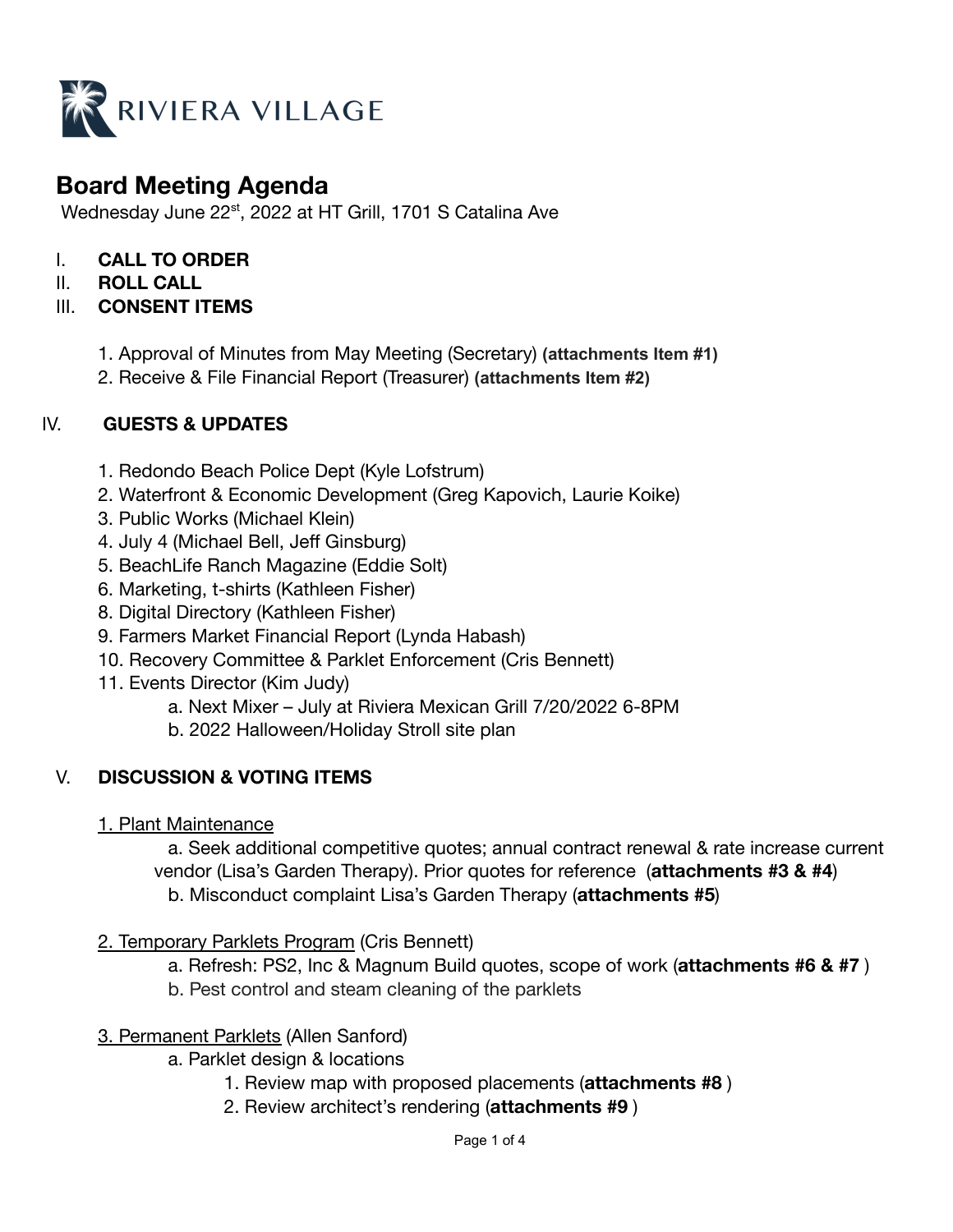## 4. Cleanliness

a. Responsibility of restaurants to clear their respective sidewalk of grease, spilled food and garbage

# 5. Lamppost Banners "Shop, Dine Relax" (Jeff Ginsburg)

a. Review amended 2022 quote **(attachments Item #10)**

b. Add RVA banners on Esplanade

# 6. RVA Board Policies **(attachment Item #11)**

a. Liability Insurance | 3 policies. Sara suggests paying the full annual premium

## 7. Morgan Moore Memorial

a. \$1,125 in prepaid acct. (cannot be categorized as a donation) .Accountant recommends spending the money by July 1, 2022

## 8. BeachLife Ranch Festival

a. Replace current light pole flags with BeachLife Ranch flags

## 9. RVA Board of Directors 2022-2023

a. Decide and assign the executive roles of President, Vice President, Secretary and **Treasurer** 

b. Assignment of one area of focus for each board member throughout the year. Needed: digital directory maintenance/repair, plants, managing plants person, lamppost scheduling holiday decor & hanging banners and standard banners

# VI. **ONGOING ITEMS**

- 1. Retractable Bollards Update (Allen)
- 2. Grant funding: locate and apply for grants. Grant Vantage finds them (free). Sara applies at \$85/hour. (Brian & Kathleen)
- 3. WIFI by Charter/Spectrum (Jeff Ginsburg)
- 4. Morgan Moore Memorial: \$1,125 in prepaid acct. (cannot be categorized as a donation) Accountant recommends spending the money by July 1, 2022 to have it off the books before 2021 tax returns are prepared.
- 5. Roundabouts beginning at Avenue I & Catalina (Jeff Ginsburg)
- 6. Catalina 1-way street running southbound (Jeff Ginsburg)
- 7. Overhead Entry Archway/Signage at Elena/Avenue I & Catalina Ave/Palos Verdes Blvd & Esplanade/Avenue I; we received a proposal in 05/2020 from 3Vsigns to do an entry archway 152k
- VII. **CITY LEADERSHIP UPDATES** (City Council Member Nils Nehrenheim)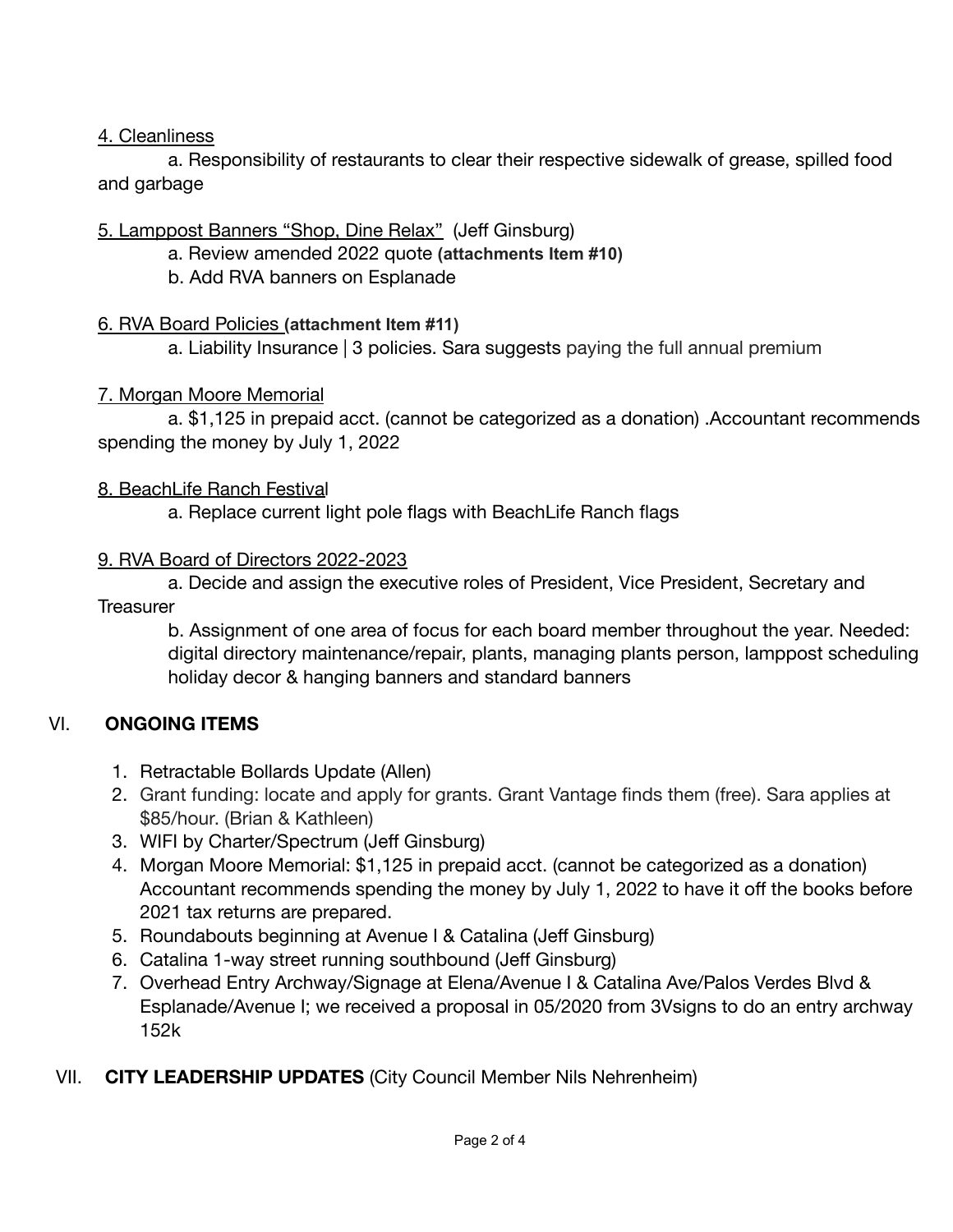#### VIII. **PUBLIC COMMENT** (Non-agenda items up to 3 minutes per individual)

#### IX. **ADJOURNMENT**

- 1. Next BID meeting schedule (July 19, 2022)
- 2. Any agenda questions or additions, please email **[coordinator@rivieravillage.net](mailto:coordinator@rivieravillage.net)**

### **CURRENT BOARD ROSTER**

| Bennett, Cris    | Good Stuff, 1617 S PCH                      |                       |
|------------------|---------------------------------------------|-----------------------|
| Diederich, Brian | Riviera Funding, 1801 S Catalina Ave Ste201 | Secretary             |
| Ginsburg, Jeff   | Plaza Riviera, 1611 S Catalina Ave Ste115   |                       |
| Gomez, Gregory   | Property Owner, 1830 S Elena                |                       |
| Horrell, Jessica | Horrell Realtors, 1860 S Elena Ave #B       | <b>Vice President</b> |
| Judy, Kimberly   | Card De A, 265 Avenida Del Norte            |                       |
| McGaughey, Terry | McGaughey & Spirito, 116 Avenue I           |                       |
| Novoa, Orlando   | Kalihi, 1815 1/2 S Catalina Ave             |                       |
| Poage, Brian     | The Aloha Bungalow, 1799 S Catalina Ave     |                       |
| Russomano, Ralph | HT Grill, 1845 S Elena Ave Ste300           | Treasurer             |
| Sanford, Allen   | Rockefeller, 1707 S Catalina                | President             |

#### **CURRENT VENDORS**

#### **Insurance**

Chanell Jones Bichlmeier Insurance Services, Inc. Tel: 310-376-8854 X229 Email: [chanellj@bisins.com](mailto:chanellj@bisins.com) License #OB26427

#### **Legal**

Craig Weinstein LAW OFFICES OF CRAIG D. WEINSTEIN 2381 Rosecrans Avenue, Suite 405 El Segundo, California 90245 (310) 798-4940 Phone

#### **Accounting & Bookkeeping**

Sara O'Conlon (Accountant) sara3trees@gmail.com (805) - 620-7509

#### **Parklet Cleaning**

John | info.pathtoclean@gmail.com

#### **Farmers Market**